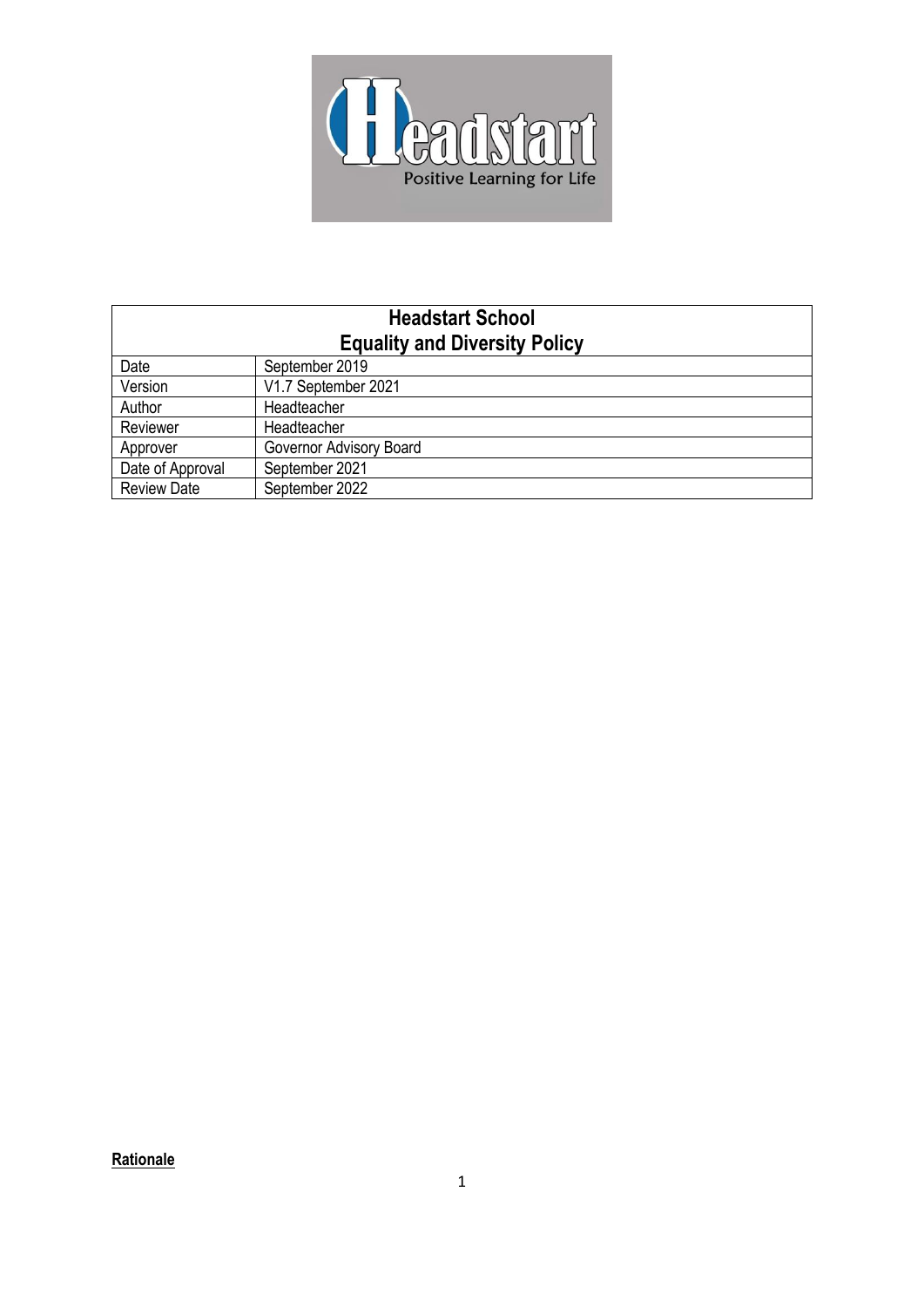

In a changing society it is essential that school provides an active model in effective multi-cultural education, employment and social interaction. This policy will identify the legal responsibilities of the school regarding this and the active role in which the school will support a culture of active equality and a culture in which diversity is supported and celebrated

# **The Legal responsibility of Headstart School**

Headstart School is committed to equality of opportunity in every aspect of its activities. Headstart School will ensure equality of opportunity both as employer and as a provider of education and training. In accordance with the Equality Act 2006, the school encourages and supports the development of a society in which:

- People's ability to achieve their potential is not limited by prejudice or discrimination
- There is respect for and protection of each individual's human rights
- There is respect for the dignity and worth of each individual
- Each individual has an equal opportunity to participate in society, and
- There is mutual respect between groups based on understanding and
- valuing of diversity and on shared respect for equality and human rights

## **It is the Headstart School policy to provide equality for all, irrespective of:**

- Age
- Gender, Sexuality or family status
- Disability or learning difficulty
- Ethnicity, Nationality or personal identity
- Religious or Philosophical belief
- Working hours
- Membership/non-membership of trade unions
- Or any other cause leading to unfair discrimination

### **The Role of Headstart School**

Headstart is a provider of education, and a significant employer and has a duty to ensure that people from different sections of the community have equal and fair access to its services.

Within the Headstart students, staff, employers, sub-contractors and service providers will be made aware of this policy and of their obligations. This policy places a contractual obligation on staff and students to treat all with dignity and respect.

### **Implementing the Policy**

The Senior Management Team is responsible for ensuring that all staff, students, subcontractors and service providers are aware of their rights and responsibilities with regard to equality.

Headstart School is committed to the following actions in order to fulfil this policy:

- Promoting an organisation where people are treated with respect and dignity and where no form of intimidation or harassment is or will be tolerated
- Taking reasonable steps to prevent any form of harassment, direct or indirect discrimination or victimisation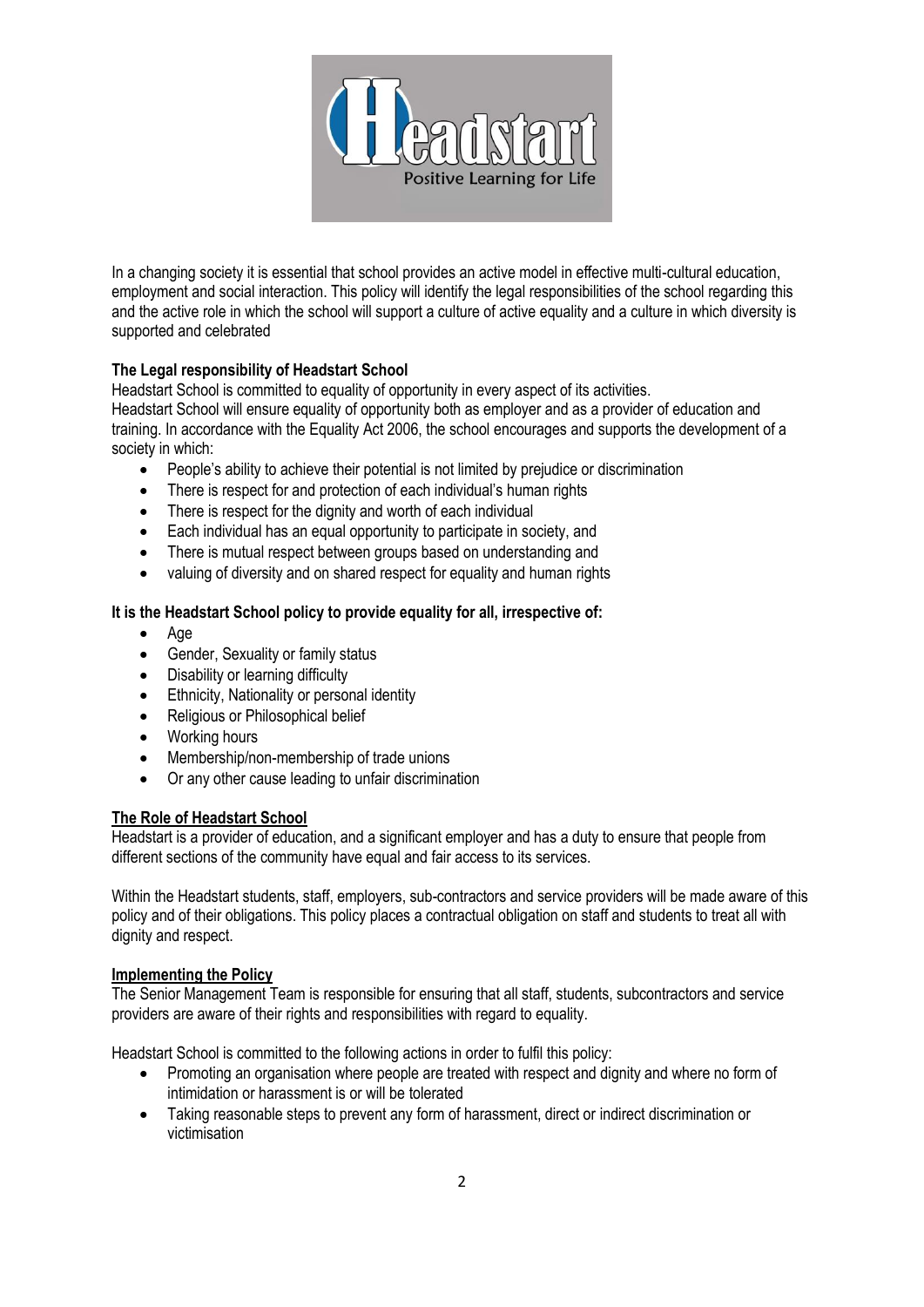

- Taking reasonable steps to make sure that no student, staff or applicant is placed at a disadvantage by stipulated requirements or conditions
- Keeping records of age, ethnic origin, gender, social inclusion and disabilities of all those seeking education, training, employment or other services. Furthermore, staff will be required to complete Criminal Records Bureau processes to ensure their suitability for post

## **Considering the Dignity of Others**

Equal opportunities is about treating everyone fairly and ensuring that Services' and facilities are accessible to all. It encompasses the methods of work, attitude and behaviour of all individuals within Headstart School and on school activities whether they are students, staff, employers, sub-contractors or visitors. Headstart School operates a 'zero tolerance' to any infringement of its equality and diversity policy and procedures.

#### **Students**

Headstart School will treat all students with dignity, respect and as individuals in the provision of access to facilities, learning opportunities and support.

#### **Staff Training**

All Headstart School staff will be required to undertake appropriate training for equality and diversity some time during their employment.

### **Trade Union Membership**

Employees may join a relevant union of their choice provided they are eligible to do so under the union's rules.

### **Contractors, Sub Contractors and Service Providers**

Headstart School has contracts with many organisations and individuals other than staff or students. Examples include: suppliers, contractors engaged to carry out work for Headstart School and employers offering work experience/opportunities to students. This list is neither exclusive nor exhaustive.

(i) Headstart School will ensure those suppliers, contractors, employers or others who provide a service to the college receive a copy of this policy and acknowledge the receipt.

(ii) All contractors will be required to comply, in full, with this policy Failure to do so will result in an investigation which could result in the termination of their contract or service provision.

### **Dealing with Discrimination**

Headstart School will ensure that every support and assistance is provided to students, staff, contractors or other users who consider they have been a victim of discrimination, or victimisation. (i) All acts of unlawful discrimination or victimisation by staff or students shall be treated as disciplinary offences. Individuals can be held personally liable for acts of discrimination and/or victimisation which they commit, authorise, contribute to or condone. In serious cases, this may lead to dismissal with or without notice or payment in lieu of notice.

#### **Dealing with Harassment and Bullying**

Harassment and bullying can make the working and learning environment for students, staff, contractors and visitors intolerable.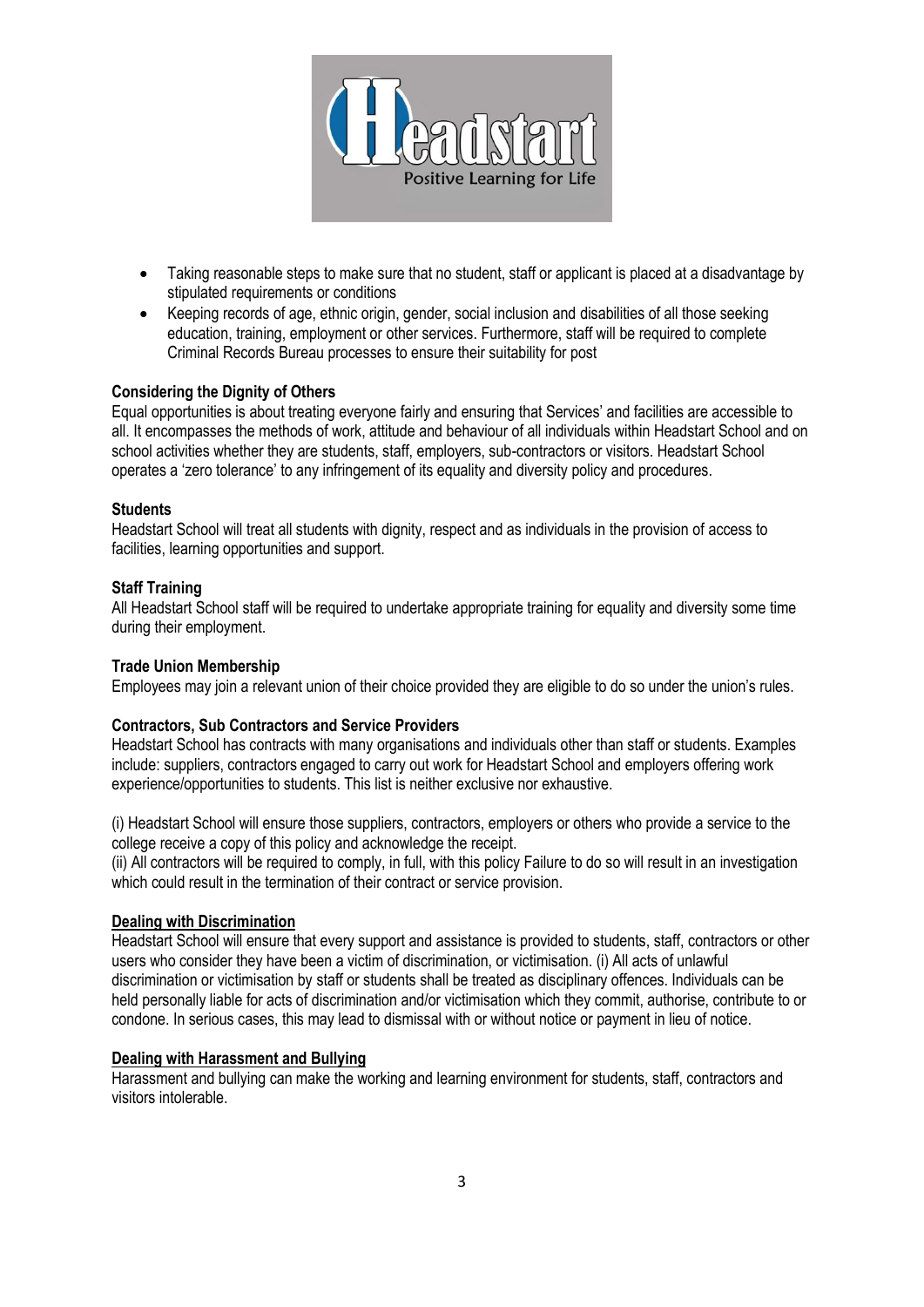

- All visitors, students and staff have the right to enjoy their visits, studies, work and leisure time free from any form of bullying or harassment. Headstart School will not tolerate bullying or harassment even if it was not intended
- All staff should be aware that they may bring a friend, colleague or trade union representative to any interview, as a result of a complaint being made

# **Data and Target Setting**

The Senior Management Team will collect data relating to the age, gender, ethnicity and disability and social inclusion of individuals, in the following areas:

- Relating to Students
- Student progress rates
- Satisfaction
- Student achievement levels
- Relating to Staff
- Applications for employment
- Successful and rejected candidates
- Staff surveys
- Exit interviews
- Disciplinary, Grievance and Complaints

All personal information collected for the purpose of equality and diversity monitoring will be treated as confidential and not misused, in accordance with the Data Protection Act 1998.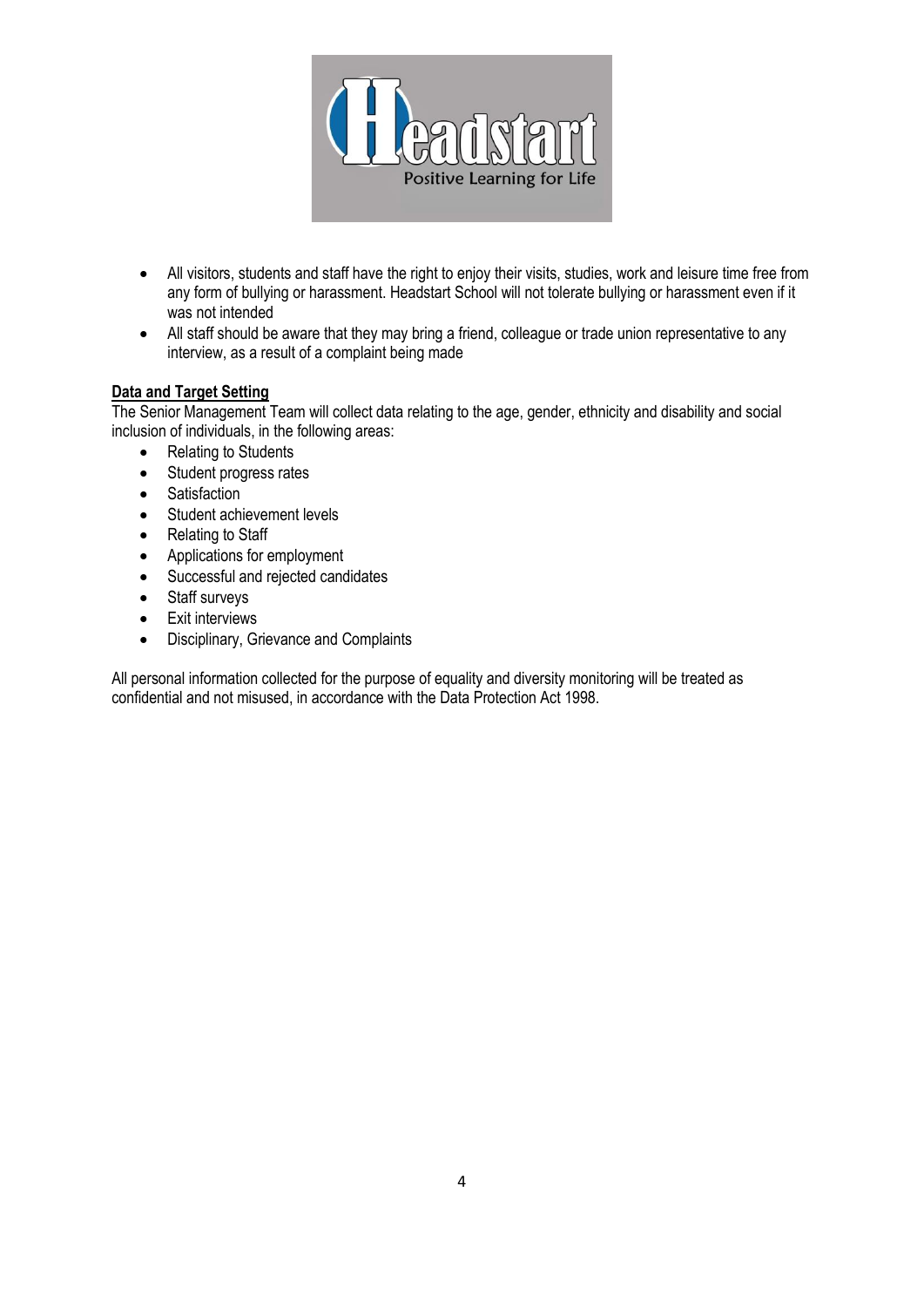

# **Appendix 1**

# EQUALITY & DIVERSITY GUIDANCE NOTES

This document is prepared as a guide for all members of staff, students and

contractors to assist them in understanding what is meant by the term "equality and diversity" and in making College Centrals commitment to equal opportunities a reality. The document includes the following:

- What is discrimination
- What is the law relating to equal opportunities
- What are the responsibilities of all parties concerned

It is hoped that this document will give all concerned a greater understanding of equal opportunities and encourage everyone to participate actively in implementing and monitoring the success or otherwise of College Centrals's Equality and Diversity Policy.

## Types of Discrimination

1. Sex discrimination is unlawful unless the job is covered by an exemption such as a genuine occupational qualification.

(i) Direct sex discrimination occurs when an employer treats someone (ie a worker or prospective worker) less favourably on grounds of his or her gender, marital status or sexual orientation in terms of, for example, recruitment and offers of employment, terms and conditions of employment, access to or

denial of opportunities including promotion and training, dismissal or subjecting them to some other detriment. (ii) Indirect discrimination occurs when an unjustifiable requirement or condition is applied equally to both sexes but has a disproportionately adverse effect on one sex (because the proportion of one sex that can comply with it is much smaller than the proportion of the other sex that can comply with it).

Indirect sex discrimination has been proven in less favourable treatment of part-time workers, imposing age limits and changes in hours of work that do not recognise caring responsibilities.

(iii) Sexual harassment is unlawful discrimination and, in some circumstances, can be a criminal offence. Harassment is any behaviour that is unwanted by the recipient/complainant, where it is used as the basis for an employment decision or where it creates a hostile working environment. It is the impact of the behaviour which is relevant and not the motive or intent behind it. Harassment covers a wide range of behaviour including (but not limited to): physical contact ranging from unnecessary touching or brushing against a person, to actual physical contact or serious assault; verbal and written harassment through making derogatory remarks or jokes, or sexist remarks, expression of discriminatory views and intimidating comments, obscene gestures, pin ups, graffiti, using e-mail to send suggestive and unwanted remarks and/or graphics (including pornography) or other offensive material; victimising an

individual who makes a complaint in good faith under the Sex Discrimination Act, or who gives evidence in connection with proceedings brought under that Act.

2. Equal pay entitles women to equal pay with men (and vice versa) if they do the same or broadly similar work, if their jobs are rated equivalent under a valid job evaluation scheme, or if their work is of equal value when compared in terms of the demands made on the worker in the job.

3. Racial Discrimination is unlawful unless the job is covered by an exemption such as a genuine occupational qualification.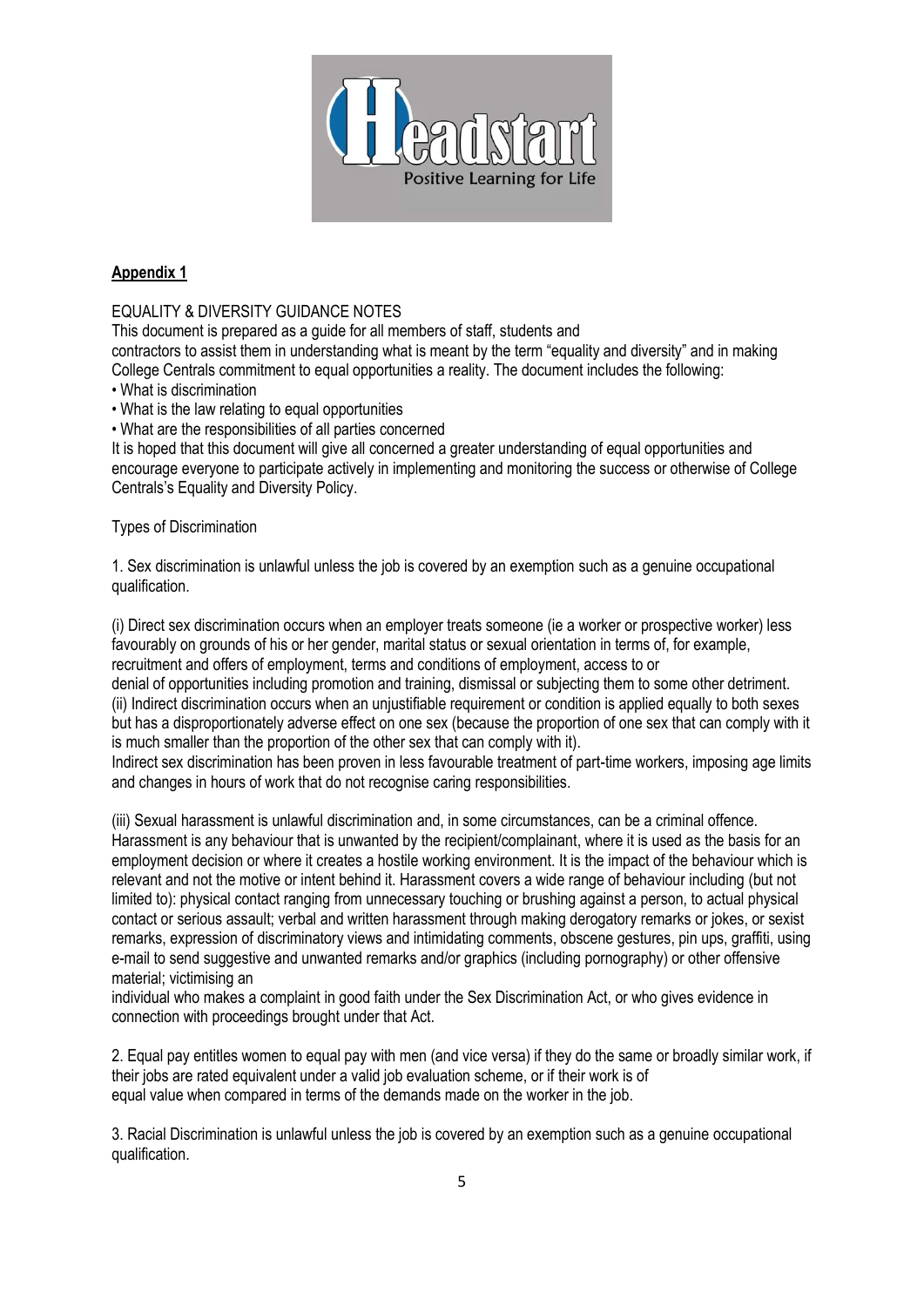

(i) Direct race discrimination occurs when an employer treats someone less favourably on racial grounds (i.e. discrimination on grounds of race, colour, nationality, ethnic or national origin) than they would treat someone else, in terms of recruitment and offers of employment, terms and conditions of employment, access to or denial of opportunities including promotion and training, dismissal or subjecting them to some other detriment.

(ii) Indirect discrimination on racial grounds has been proven to exist in cases of less favourable treatment arising from dress codes/uniforms and qualification requirements.

(iii) Victimising an individual who makes a complaint in good faith under the Race Relations Act, or who gives evidence in connection with proceedings brought under that Act.

(iv) Racial harassment is unlawful discrimination and, in some circumstances,, can be a criminal offence. See paragraph 1(iii) above for further details of what constitutes harassment.

4. A disability is a physical or mental impairment that has a substantial and long-term adverse effect on a person's ability to carry out normal day to day activities. Disability discrimination is unlawful where there is unjustified less favourable treatment of a disabled person (including a person who has had a disability in the past) in relation to employment (including contract workers), employment practices and premises, including selection arrangements, recruitment, opportunities for promotion, transfer, training or receipt of other employee benefits or refusal of such opportunities, terms and conditions of employment, pensions, benefits and working conditions (including relating to workers who have become disabled or whose disability has got worse).

(i) Employers also have a duty to consider and to make reasonable adjustments to help disabled people overcome any practical

difficulties that they may face during recruitment or in their work. For example, adjusting premises, altering working hours, providing training or a reader or an interpreter, acquiring or modifying equipment, modifying procedures for testing or assessment or allowing absence during working hours for rehabilitation.

(ii) It is also unlawful when providing goods, facilities or services to the public to discriminate against disabled people in certain circumstances. As a service provider, College Central has to consider and make reasonable adjustments for disabled people such as providing extra help or making changes to the way in which we provide our services.

(iii) Harassment on grounds of disability is unlawful discrimination.

(iv) Victimising an individual who makes a complaint in good faith under the Disability Discrimination Act, or who gives evidence in connection with proceedings brought under that Act.

5. Discrimination against part-time workers is unlawful when treatment of part-time workers is less favourable than that of comparable full-timers, unless the different treatment is justified on objective grounds. Less favourable treatment will include, different terms and conditions of employment (i.e. not pro-rata entitlements), hourly rates and overtime rates (once the part-timer has worked more than the normal full time hours), exclusion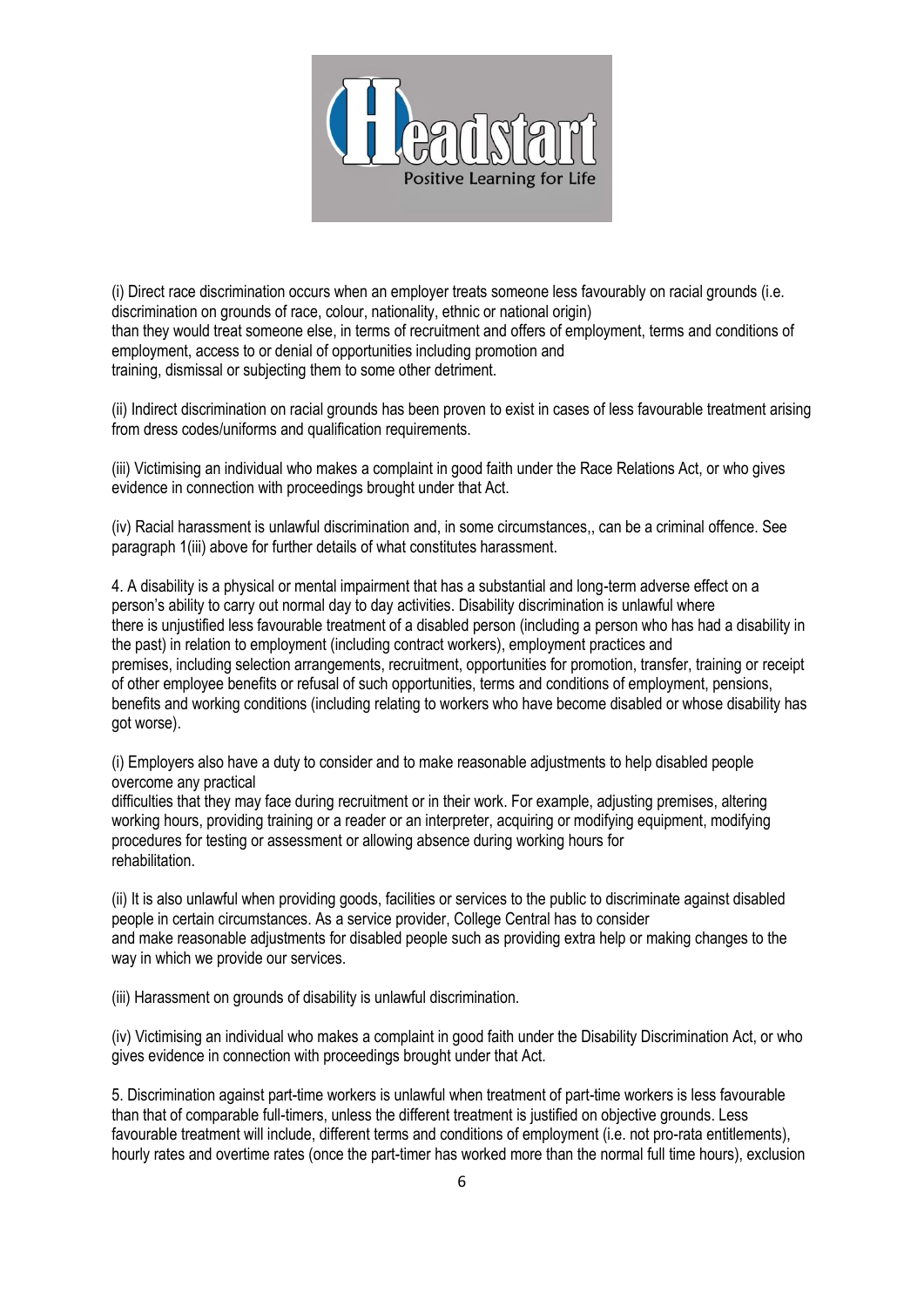

from training because they work part-time, different entitlements to annual leave and maternity/parental leave entitlements not on a pro-rata basis.

6. Age – The law will state that it will be an offence to recruit, train, promote or retire people on the basis of their age, unless it can be 'objectively justified'. It will be an offence to discriminate or harass on the grounds of age. It is likely that people will not be able to put age limits onto training programmes, into work vacancy adverts, in membership ages, and in retirement dates.

### Other definitions

• Bullying – is often associated with the workplace or learning environment. Anyone can be a bully. The essence of bullying is taking advantage of weakness. Bullying is unacceptable; it devalues individuals and as such is completely against the ethos of equal opportunities.

• Positive Action - The Sex Discrimination and the Race Relations Acts, both enable employers/service providers to encourage applications/participation from a particular gender (sex) or racial group because they are under-represented in specific occupations or activity. Legislation also enables organisations to seek or establish training courses exclusively for existing employees from under represented groups. These measures are known as 'Positive Action'. However, it would be unlawful for applicants to receive favourable treatment during the recruitment process.

• Genuine Occupational Qualification - When recruiting, an employer can discriminate in favour of a person from a particular ethnic or gender group where a person's ethnicity or gender is a genuine occupational qualification (GOQ) for a particular job. GOQs can be claimed in very limited circumstances, for example where considerations of privacy and decency or authenticity are involved. (For example, a woman working in the female changing facilities of a college.)

### EQUALITY AND DIVERSITY LEGISLATION

An overview of the changes to equality legislation since 1970.

**Introduction** Both UK and European law has been extensively revised and improved.

In the 1970s

- Equal Pay Act 1970
- Health and Safety at Work Act 1974
- Rehabilitation of Offenders Act 1974
- Sex Discrimination Act 1975
- Race Relations Act 1976
- European Equal Treatment Directive 1976

In the 1980s

- Copyright, Designs and Patents Act 1988
- Children Act 1989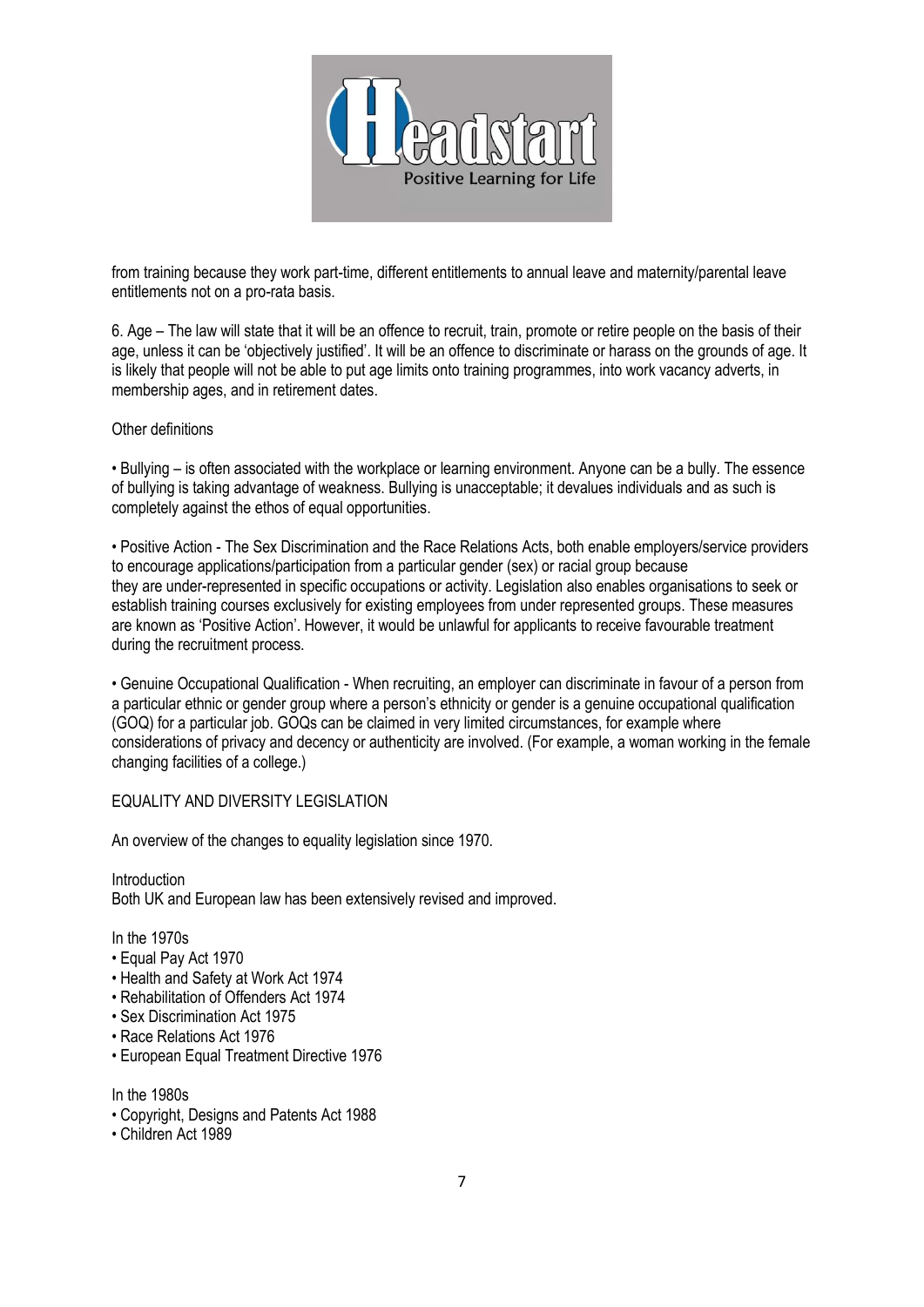

### In the 1990s

- Disability Discrimination Acts 1995
- Employment Rights Act 1996
- Protection from Harassment Act 1997
- Treaty of Amsterdam 1997
- Public Interest Disclosures Act 1998
- Data Protection Act 1998
- Working Time Regulations 1998
- Human Rights Act 1998
- Sex Discrimination (Gender Reassignment) Regulations 1999

#### In 2000

- Part Time Workers Regulations 2000
- Race Relations (Amendment) Act 2000

#### In 2001

• Special Education Needs and Disability Act (SENDA) 2001

### In 2003

- The Race Relations Act 1976 (Amendment) Regulations 2003\*
- The Employment Equality (Religion or Belief) Regulations 2003
- The Employment Equality (Sexual Orientation) Regulations 2003\*
- The Disability Discrimination Act 1995 (Amendment) Regulations 2003\*

### In 2004

- Gender Recognition Act 2004
- Employment Act 2002 (Dispute Resolution) Regulations 2004
- Children Act 2004

# In 2005

- Discrimination Act 2005
- Employment Equality (Sex Discrimination) Regulations 2005\*

### In 2006

- Equality and Human Rights Act due in summer of 2006
- Age Employment and Vocational Training Law 1st October 2006
- Disability Public Duty Code of Practice 1st December 2006
- Single Equalities Act under consideration and in consultation now

Please Note: For these regulations starred above\* an accused person is considered to be automatically liable unless they can show they have acted reasonably. Furthermore, harassment becomes discrimination automatically.

Because these laws are based on European Law, the principle of innocence until proven guilty no longer applies. Sexual harassment has been defined for the first time.

What are the responsibilities of all parties concerned?